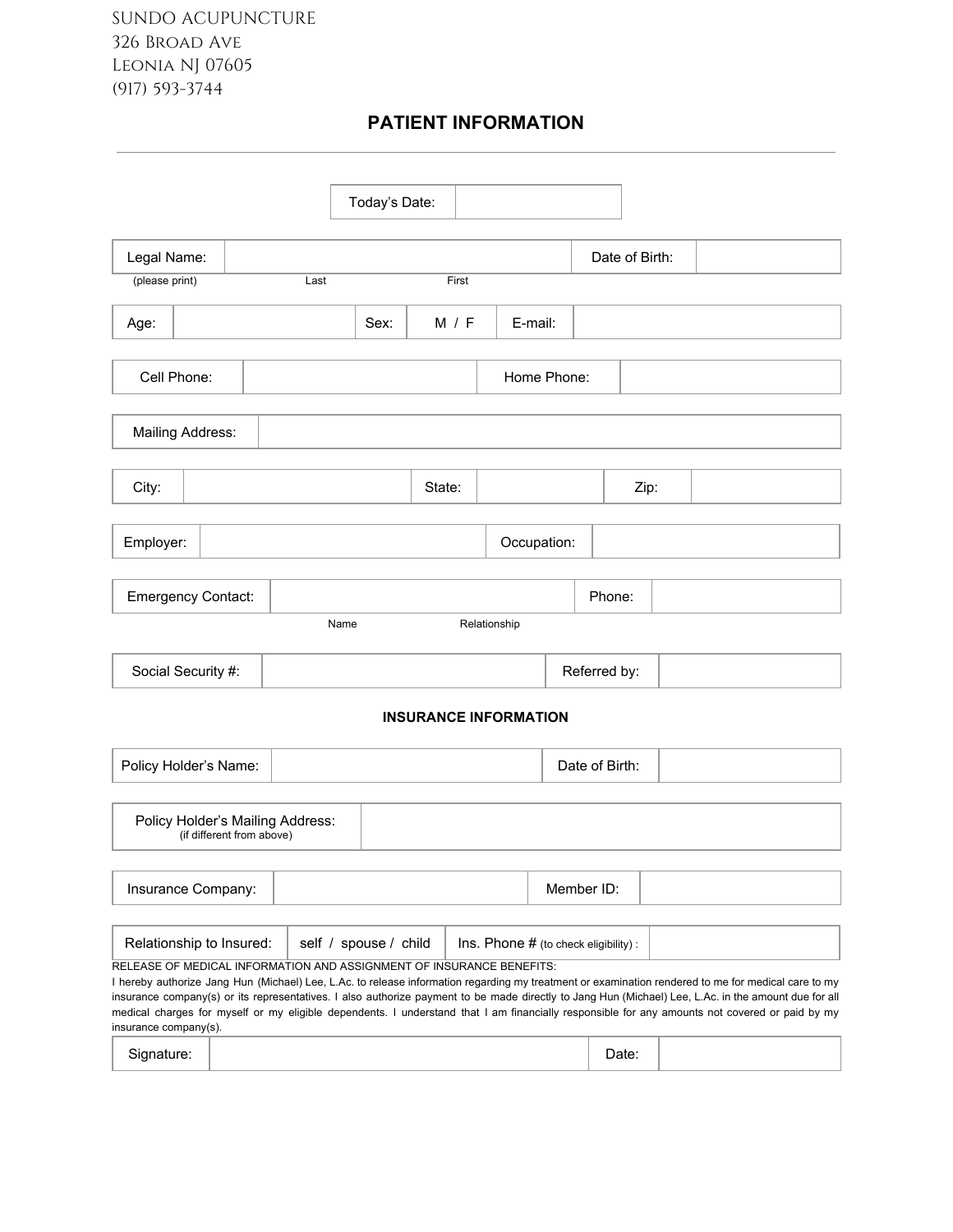SUNDO ACUPUNCTURE 326 Broad Ave Leonia NJ 07605 (917) 593-3744

# **HEALTH HISTORY**

| Chief Complaint(s): |  |
|---------------------|--|
|                     |  |

Have you received acupuncture / herbal medicine before?  $\vert$  Y / N **Height** : Weight:

### **MEDICAL HISTORY:** (check all that apply)

| Allergies            | <b>Heart Disease</b>                 |
|----------------------|--------------------------------------|
| Anemia               | <b>Kidney Disease</b>                |
| Asthma               | Mental Illness/ Psychiatric Disorder |
| <b>Back Problems</b> | Seizures                             |
| Cancer               | Surgeries                            |
| <b>Diabetes</b>      | <b>Thyroid Disease</b>               |
| Hepatitis            | Accidents or significant Trauma      |
| High Blood Pressure  | Other:                               |

#### PLEASE LIST ALL MEDICATIONS/ SUPPLEMENTS CURRENTLY TAKING:

### **CURRENT GENERAL HEALTH INDICATORS:** (Check all that apply)

| Decreased appetite | Shoulder pain           | Muscle spasms/ twitching |
|--------------------|-------------------------|--------------------------|
| Increased appetite | Localized weakness      | <b>PMS</b>               |
| Disturbed sleep    | Decreased sex drive     | Urinary problems         |
| Fatigue            | Fever                   | Headaches                |
| Poor coordination  | <b>Sweating Easily</b>  | Indigestion              |
| Weight gain        | Edema                   | Constipation             |
| Weight loss        | Gas/ bloating           | Diarrhea                 |
| Cold hands / feet  | Restlessness            | Skin problems            |
| Night sweats       | <b>Tinnitus</b>         | Vision problems          |
| Palpitations       | Easily Irritated        | Neck pain                |
| Hot flashes        | Recent Injury or trauma | Nasal problems           |

#### **FOR WOMEN:**

| Are you currently pregnant?<br>Yes $/$<br>No | Average cycle is every | days and lasts<br>davs.   |
|----------------------------------------------|------------------------|---------------------------|
| Are you trying to conceive? Yes /<br>No      | It is heaviest at      | and the color tends to be |
| History of miscarriage?<br>Yes / No          | Age of first menses    | Age when menses stopped   |